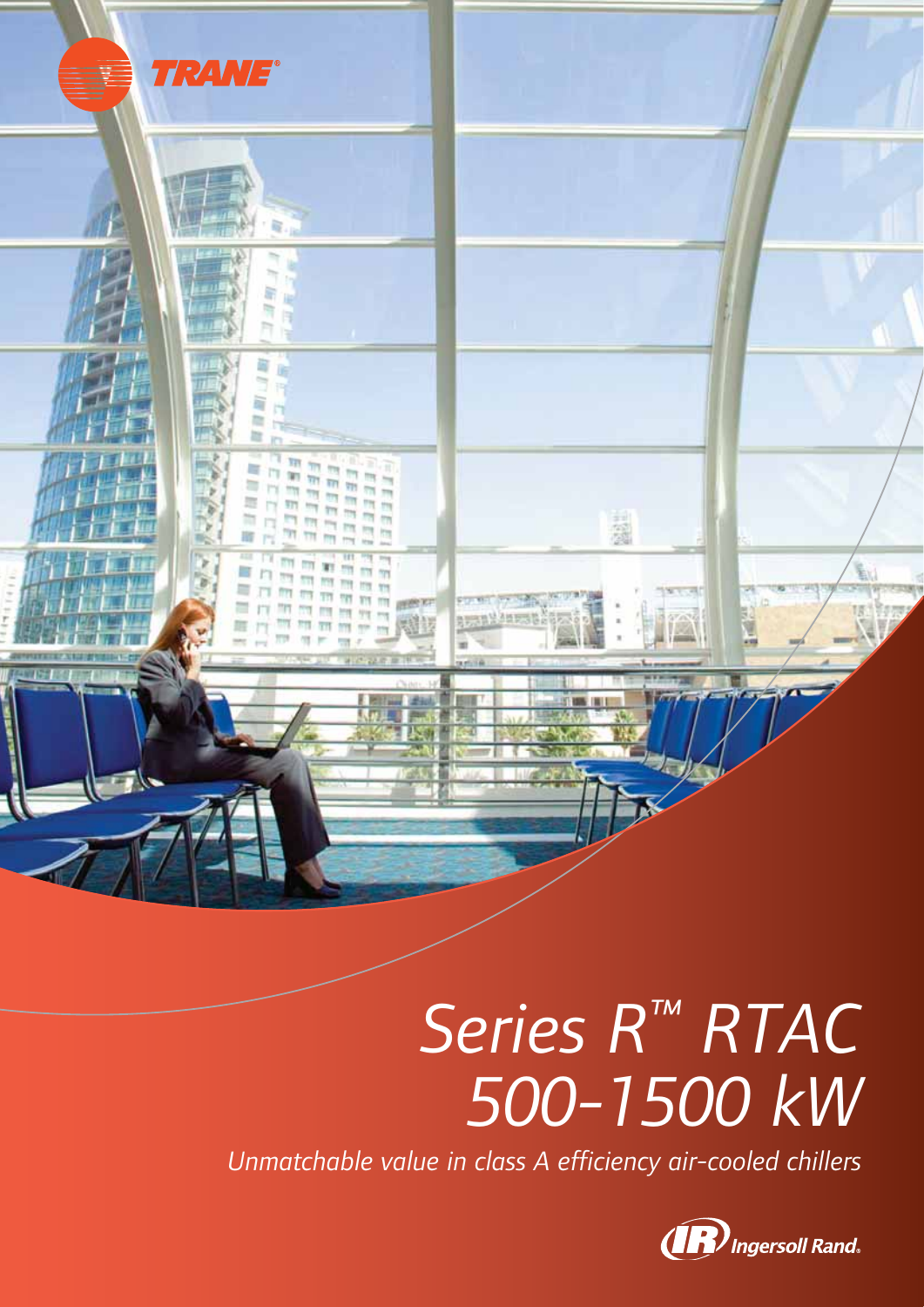# *Trane RTAC air-cooled liquid chillers*

*Turn to the Trane range of air-cooled chillers and you're opting for a unique combination of 'A' Class performance and outright reliability from a world leader in HVAC systems.*

Trane air-cooled chillers benefit from Trane's unparalleled worldwide experience and expertise in every aspect of HVAC design. Employing advanced proven technology and manufactured to the highest specifications, they have been developed with a single aim – to deliver optimum cooling that will match your building's requirements exactly, at minimum running and lifetime costs, and with unfailing dependability, year after year.



At Trane we know that, in today's demanding economic climate, chiller performance isn't simply a matter of providing the right volume of cold water at the right temperature. That's why Trane RTAC chillers are specified and engineered to:

- deliver building owners the mix of efficient performance, reliability and low running costs guaranteed to enhance building value and attraction
- provide engineers and building contractors with solutions combining fast, easy installation with efficient operation and low maintenance costs
- offer building users the security, confidence and peace-of-mind that comes from a reliable, effective and cost-efficient air conditioning solution that meets their needs exactly and economically.

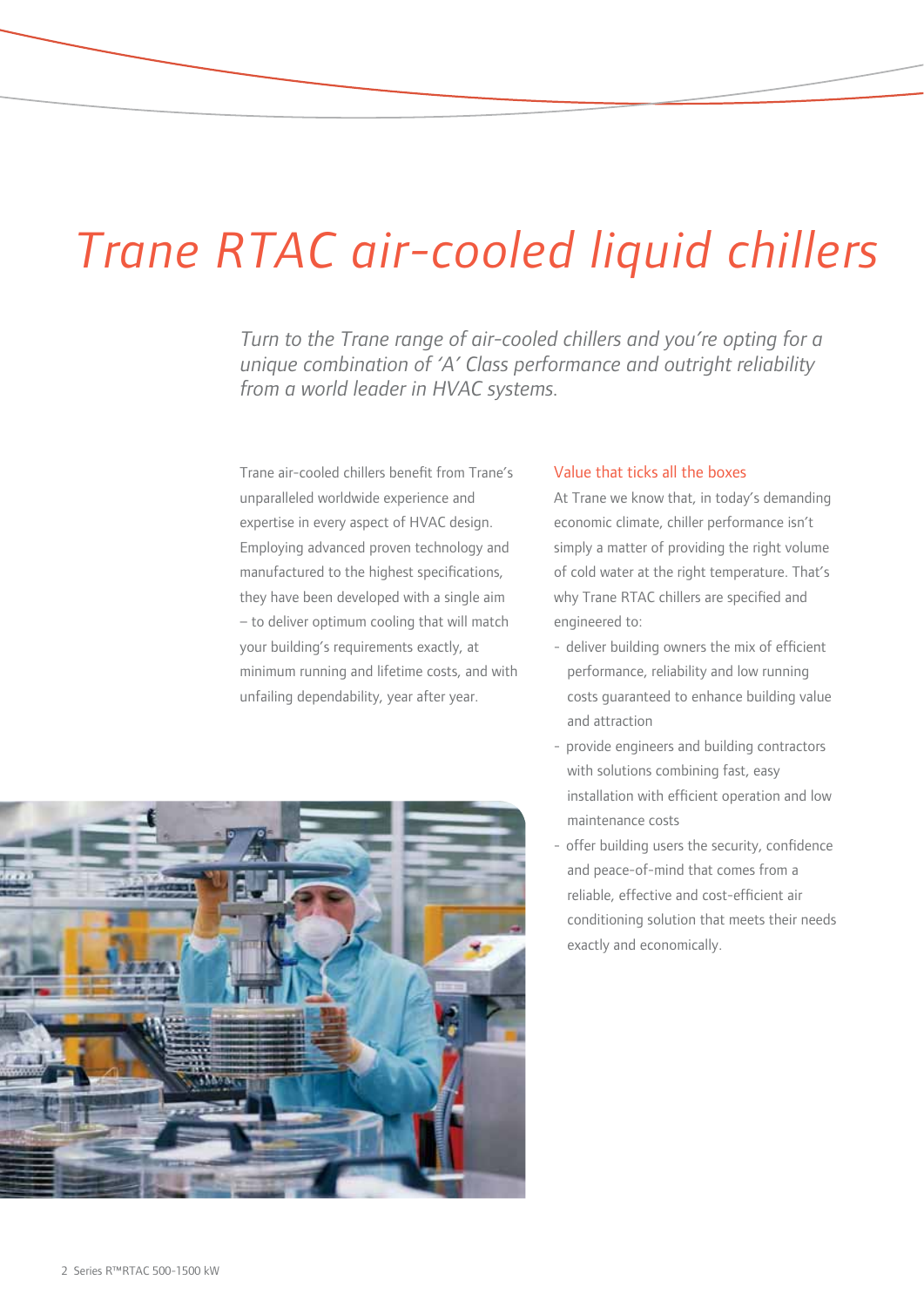

# *– Performance that pays dividends*



## A Trane chiller to meet your needs exactly

To ensure that you'll be able to take full advantage of Trane air-cooled chiller performance, cost-efficiency and reliability, Trane offers you a range of six different versions: 3 efficiency versions and 2 sound level versions that will help ensure you get the exact answer to your cooling, floor space and sound requirements, whatever your specific application.

*Trane's diverse range of innovative designs brings the answers to your precise needs.*

*Models available:*

- Extra-high efficiency
- Extra-high efficiency for sound sensitive applications
- *High effi ciency*
- *High effi ciency for sound sensitive applications*
- **Standard efficiency**
- Standard efficiency for sound sensitive applications

*Reliability, efficiency and advanced control*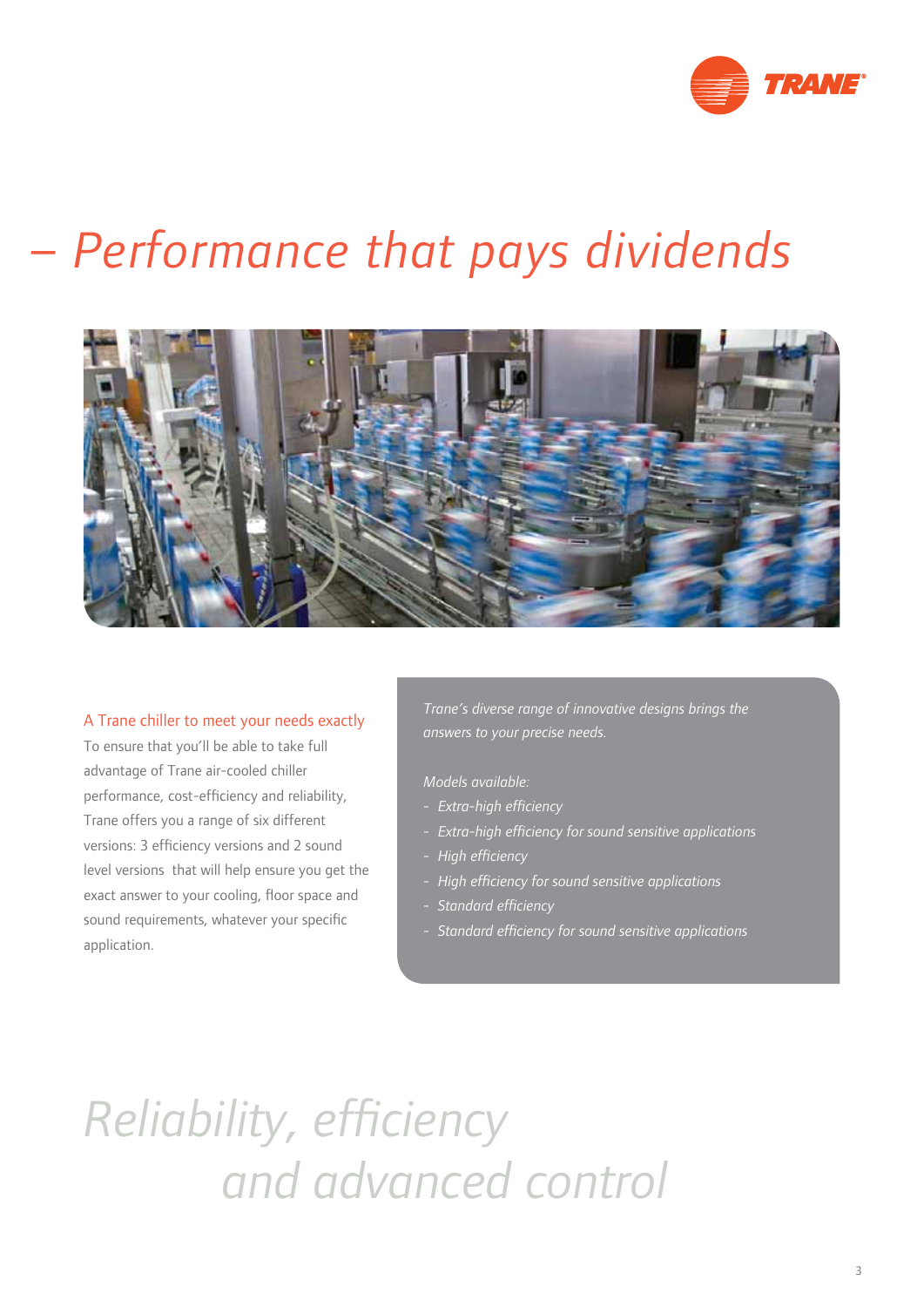# *Excellence you can depend on*

*Unlike other suppliers, who assemble systems using components from a range of manufacturers, Trane designs and manufactures all of the essential components: compressor, exchanger, and controls. This ensures that Trane's rigorous quality control procedures are applied at every stage, and that these crucial components work perfectly as a complete system to offer superior, dependable performance.*

### **Reliability**

- **1** Trane's helical rotary compressors give you very high reliability over a wide operating range, thanks to their low-speed, direct drive, and use of only three moving parts.
	- Robust "built to last" unit design ensures efficient, long life operation.
	- Trane superior production quality control for evaporator, condenser and compressor manufacture.
- Advanced Adaptive Control™ that intelligently modulates chiller operation to keep the chiller online, even in extreme conditions where other chillers would shut down. 2

# Class A

- Variable load compressor operation allows close matching to building or industrial process needs.
- $_3$  Falling film evaporator technology uses significantly less refrigerant than a flooded evaporator design, offering better heat transfer and higher energy efficiency overall.
- 4 Condenser with integrated subcooler maximizes chiller capacity and efficiency.

## Easy installation

- Single connections one for electricity, one for water, one for control
- 5 W-shaped condenser allows for minimum footprint and clearance around the chiller
	- Testing before leaving the factory leads to faster commissioning on-site.
	- Units come already factory-charged with refrigerant and oil.
	- One-piece compact unit.

### Quiet operation

- Designed throughout for low vibration throughout the unit, ensuring minimal sound propagation.
- Low sound level versions available for particularly sensitive applications.

#### Maintenance and serviceability

- 6 Advanced ergonomics for safe and easy access to all main components.
- 7 Remarkable Adaptive Control™ with its clear language display connectable to your remote monitoring facility offers easy control and access to operating parameters and historical working conditions to maintain peak efficiency.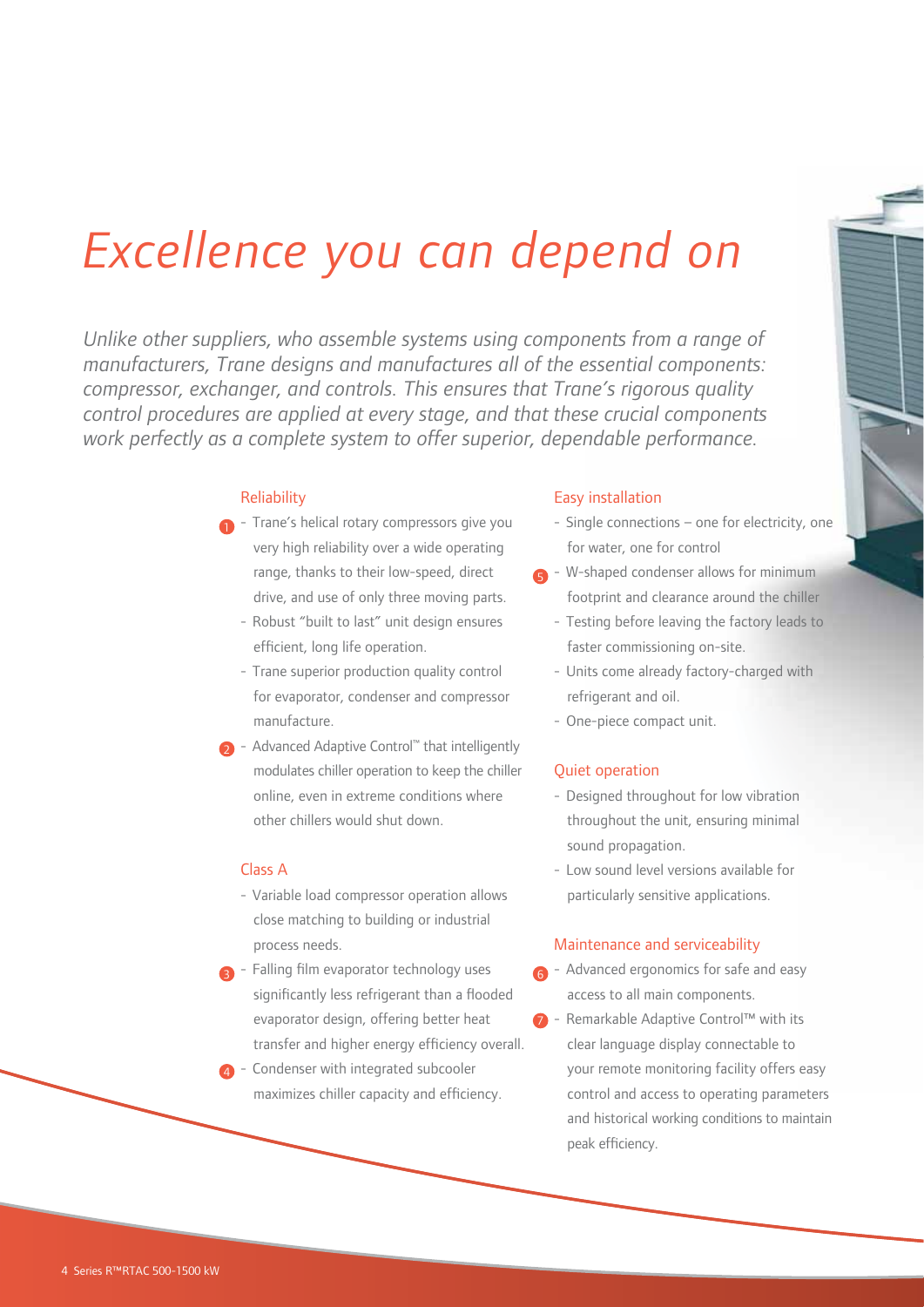



# Trane testing and manufacturing (ISO 9001) facilities

Trane takes additional steps to fulfil our commitment to the highest level of design and manufacturing accuracy by extensive testing during assembly, including:

• Heat exchanger pressure test

- Leak detection test on refrigerant circuits
- Electrical sequence test

A specific test can be conducted under site design conditions and witnessed by customer representatives if required.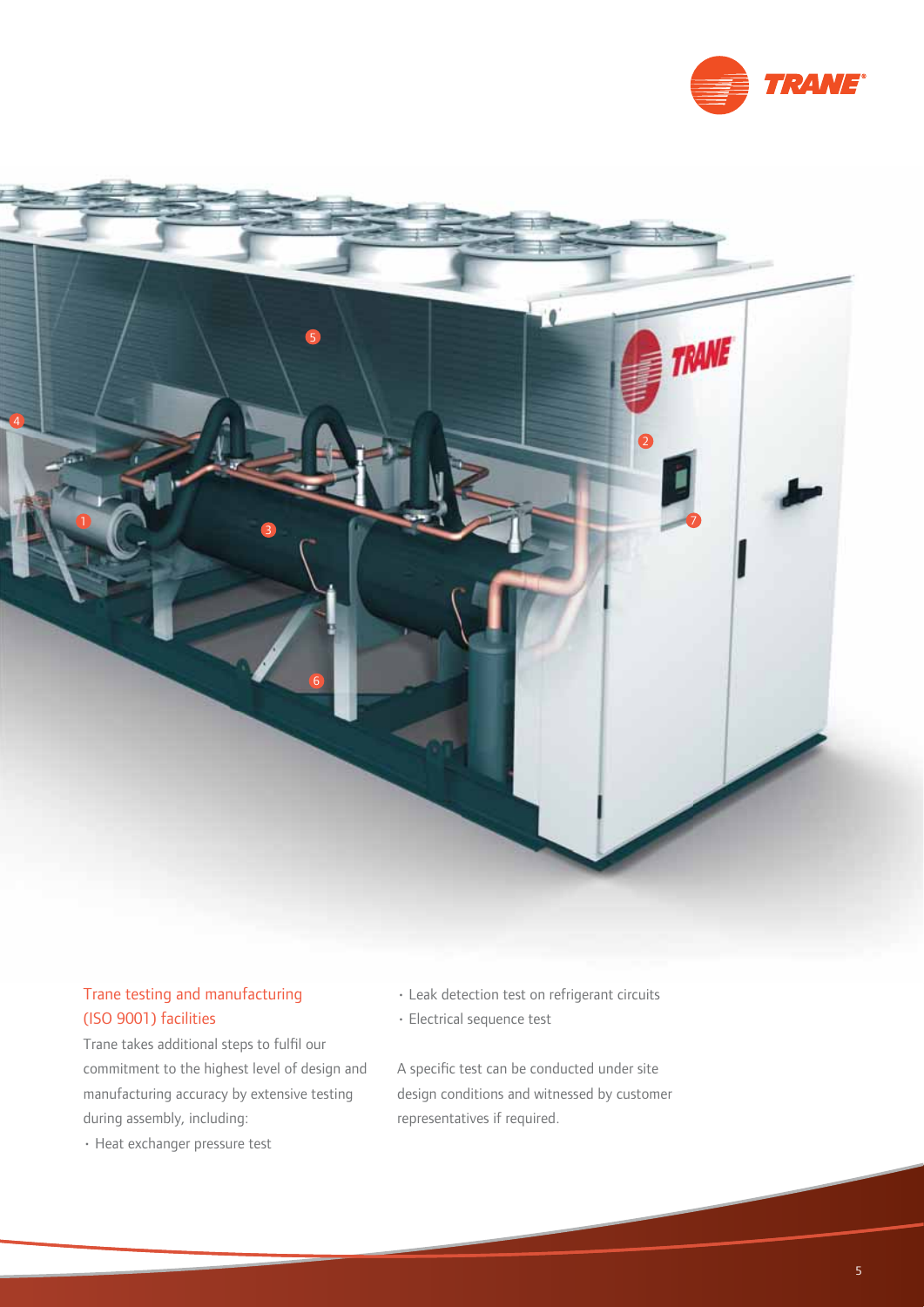# *Expertise to design and optimize HVAC systems*

*When you specify a Trane chiller you don't just get a top class product, you also get the expertise to optimize your whole HVAC system and keep your total building operating cost to a minimum.*

Our BMS experts are there to help you choose effective controls, to supervise your installation to achieve peak efficiency and achieve savings by minimizing power consumption.

Trane is the expert in providing advanced and reliable HVAC applications knowledge. Specially designed for multiple chiller installations, the Trane Chiller Plant Control enables savings both on the equipment capital costs and operational costs.

### Complete system equipment offering

Trane not only manufactures chillers, we also produce air side systems, like fan coils and air handling units. By integrating a Trane system in your building, you can be confident your entire system is optimized thanks to our expertise in equipment, control and services.



*Whether you need one chiller or several working as a system, you have full visibility of performance at a glance, right from your desk.*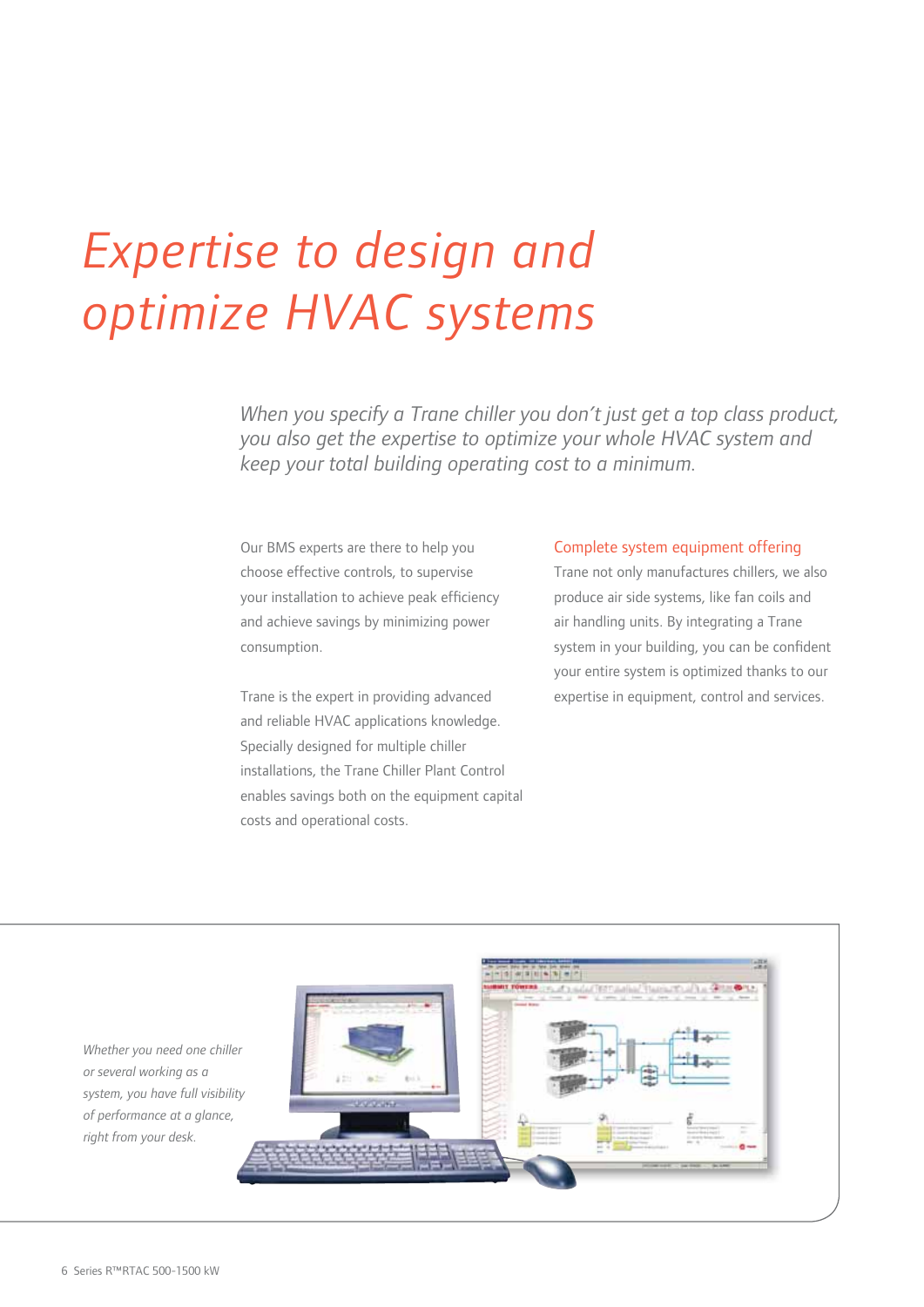



# *Peace of mind with service and parts*

At Trane we are committed to providing full service solutions that are efficient and reliable, just like our equipment.

# Elite Start™

Trane equipment is commissioned by technically competent factory trained technicians. Trane commissioning confirms that the system has been not only accurately installed, but also configured and fine-tuned to operate according to your requirements.

# Operate and Maintain

To keep your Trane equipment operating at peak efficiency, Trane offers technical expertise to maintain or repair your system. Our full range of HVAC spare parts, both Trane-specific and generic, coupled with our advanced logistics network, ensures a quick and reliable service. The result? Even in the rare event of equipment failure, downtime is kept to an absolute minimum.

# Upgrade and Improve

To help you conserve energy while maximizing cost savings in your building systems and operations, Trane offers:

Trane Select Contracts tailored to your needs, your business and your application. They are comprised of several levels of services, ranging from a 24/7 duty to full 'all parts and labour' coverage, including life cycle management and maintenance.

Trane Care Services to offer a wide range of upgrade products to answer your needs in terms of reliability, energy conservation, and respect of the environment.



*Make certain your HVAC systems are fully optimized and integrated – with our expert services.*